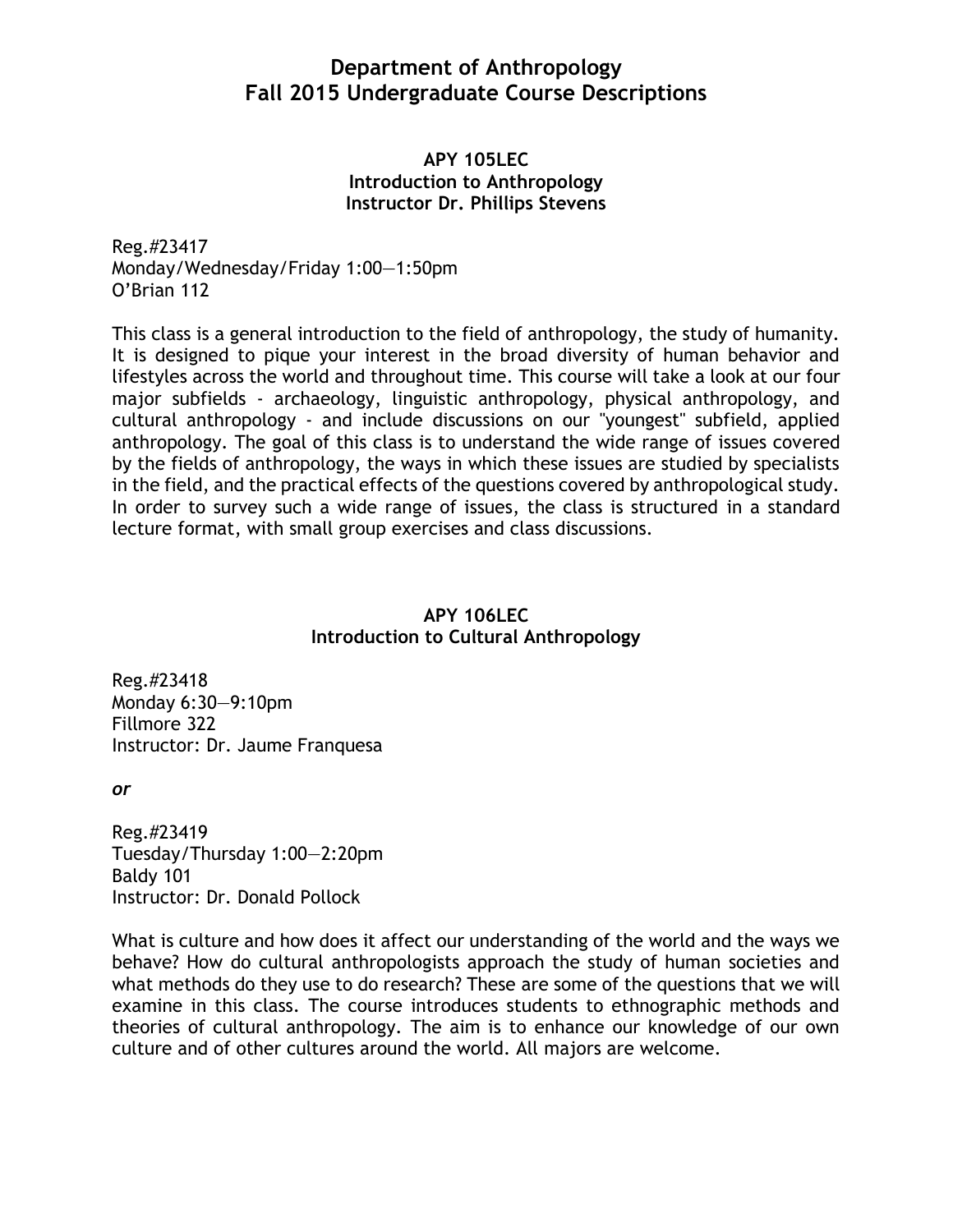#### **APY 107LEC Introduction to Physical Anthropology Instructor TBD**

Reg. #23420 Tuesday/Thursday 3:00—4:20pm Baldy 101

For centuries preceding modern times, our uniqueness as a species was taken as a sign of special creation; we were not seen to be a part of nature. But as knowledge of human evolution, our closeness to other primates, and our adaptations to specific environments emerged, we have taken our place in the animal kingdom. Here, we learn how those insights developed, and about current methods of understanding human origins and the natural forces that have shaped us.

## **APY 108LEC Introduction to Archaeology Instructor Dr. Douglas Perrelli**

Reg. #23421 Monday/Wednesday/Friday 3:00—3:50pm Baldy 101

This course is designed to provide the student with a general introduction to the field of archaeology, including the methods and techniques that archaeologists use to identify and investigate archaeological sites. The course will focus on some of the key issues in archaeology, from human evolution and origins of agriculture, to the beginning of the modern age, including examples from the Old World and the New World. Students will learn how archaeologists use material culture to construct interpretations of human behavior in the past.

### **APY 168LEC Myth & Religion in the Ancient World Instructor Dr. Roger Woodard**

Reg. #22587 Monday/Wednesday/Friday 1:00—1:50 pm Norton 112

In this course, we will investigate mythic and religious traditions of ancient Greece and Rome. Our study of myth and religion will, however, be comparative in emphasis. We will thus have a twofold goal: (1) to encounter the Greco-Roman traditions themselves and (2) through our comparative investigations, to attempt to identify the mythic and religious traditions which the Greeks and especially the more conservative Romans inherited from their Indo-European ancestors. We will also turn our full gaze upon comparative materials, but even as we are engaged in discovering the mythic and religious traditions of the ancient Indic, Iranian Celtic, Germanic and Hittite cultures, we will continue to encounter new materials and motifs from Greece and Rome.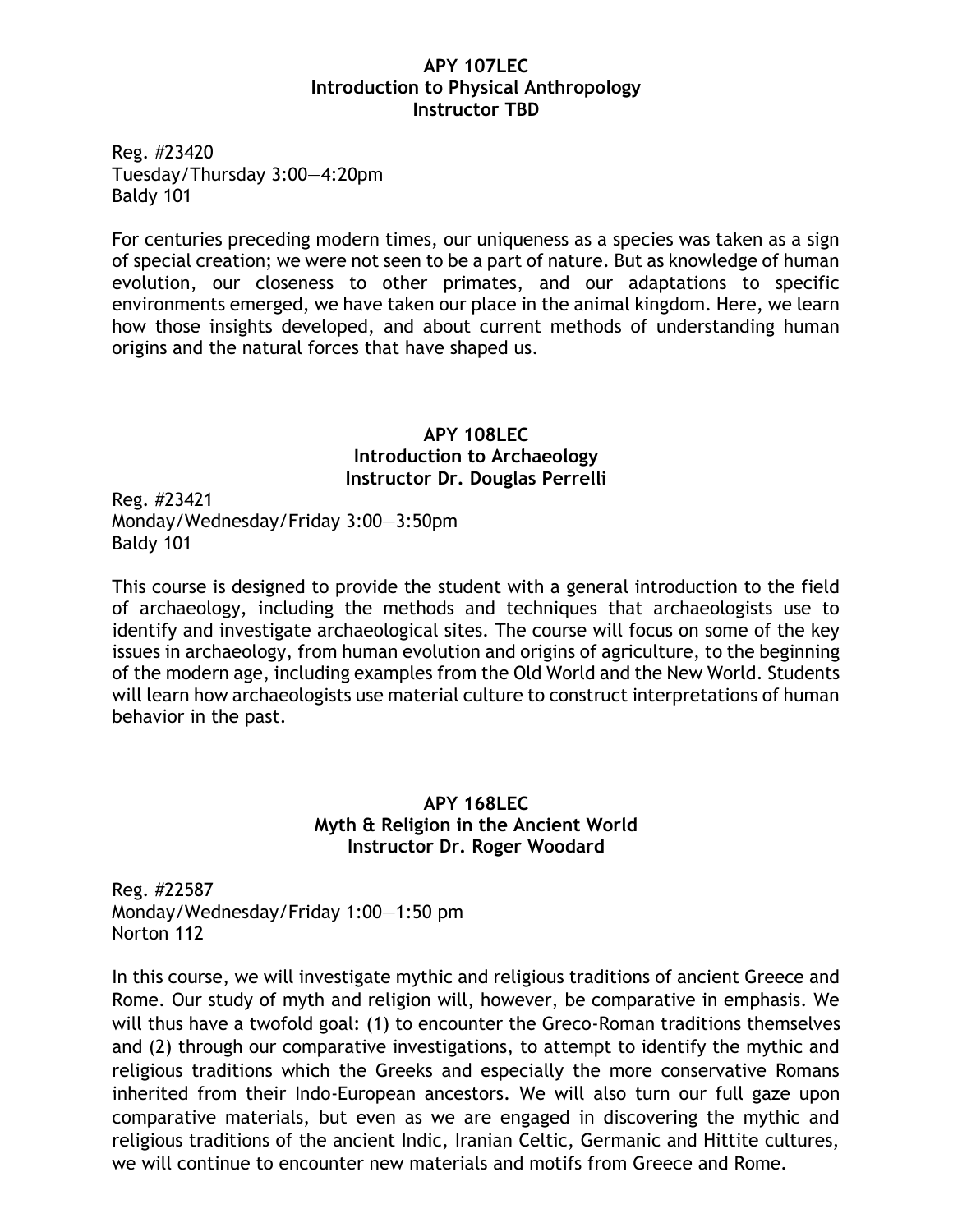#### **APY 217LEC Anthropology of War Instructor Dr. Vasiliki Neofotistos**

Reg. #24033 Tuesday/Thursday 11:00—12:20pm Fillmore 322

The course seeks to offer a deeper understanding of war as a contemporary social and political issue. Questions we will examine include whether war is intrinsic to human nature, what causes war, how war is conducted, how people in war-torn societies endure violence, and what the consequences of war are. The course will also explore debates about the so-called War on Terror and about recent attacks by ISIS and other militant groups.

## **APY 321SEM Topics: Indians of North America Instructor Samuel Rose**

Reg. #23932 Tuesday/Thursday 4:00—5:20pm Clemens 103

This course provides students with a survey of the diverse cultures of native North America (north of Mexico). This course will include units centering on 1) an introduction to the indigenous cultures themselves and the classic "culture areas" of North America, 2) an examination of anthropological approaches to the study of native peoples, 3) the history of anthropology's engagement with native peoples, and 4) the role that native North America as a region has had in the broader development of socio-cultural anthropology as a discipline. This course also includes anthropological examinations of modern indigenous communities on a number of topical contemporary issues including urbanization, economic development, race and identity, etc.

# **APY 325SEM Contemporary Afro-Carib Religion Instructor Dr. Craig Centrie**

Reg. #20400 Tuesday/Thursday 3:30 pm- 4:50 pm Alumni 88

Familiarizes students with the rich cultural syncretisms of Afro-Caribbean culture from a Latin American perspective, challenges the miasma of mysticism surrounding the religions as viewed by developed nations, and provides students with the basic skills necessary to conduct field research from an anthropological perspective.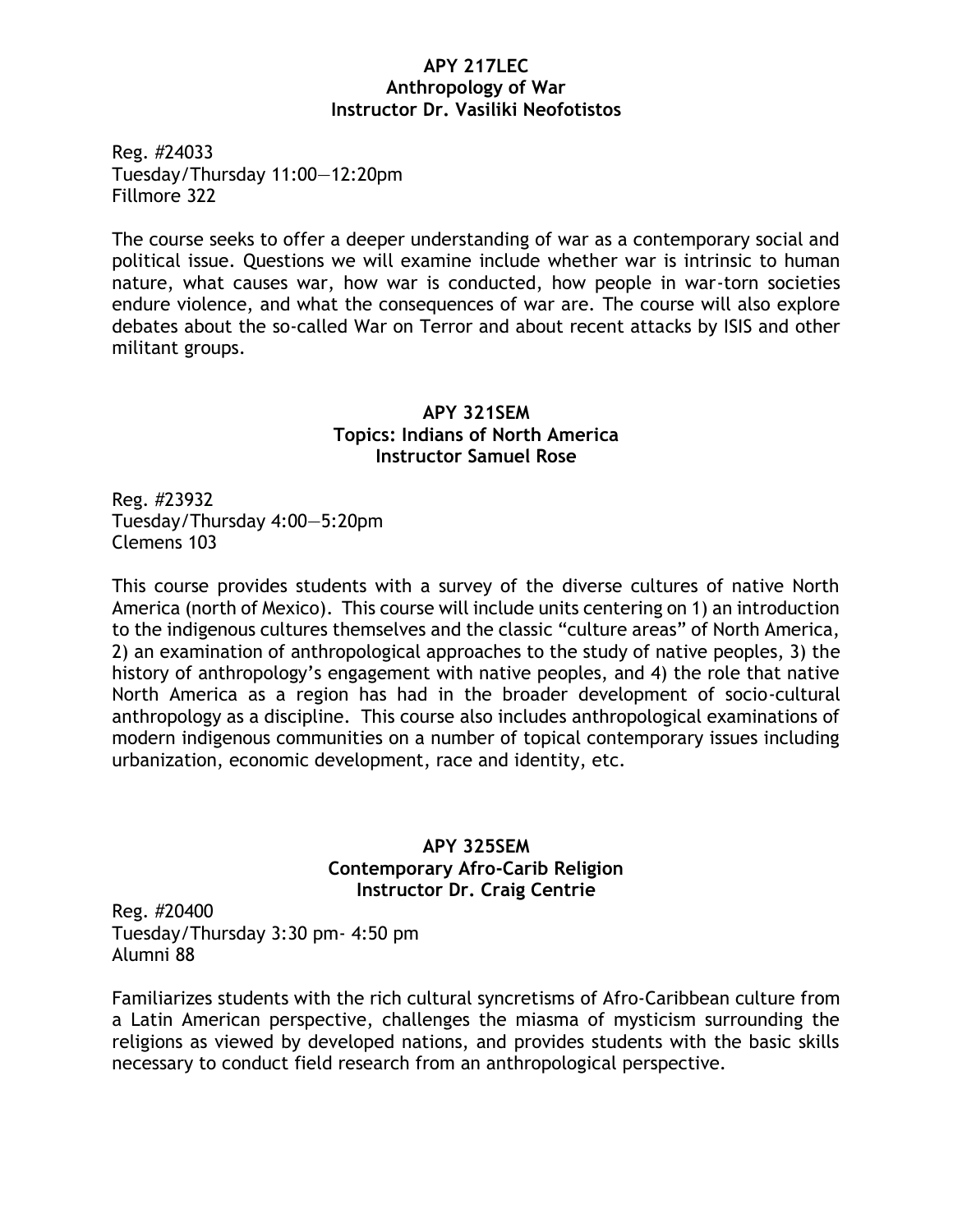#### **APY 333LEC North American Archaeology Instructor Dr. Timothy Chevral**

Reg. #23441 Monday/Wednesday 3:00—4:20pm Fillmore 322

North American Archaeology is a survey of archaeological cultures in North America, spanning from the first human occupation of the continent to the period of contact between Indigenous People and Europeans. Students will learn about the cultural history of the various geographic regions of North America. Specific regions, ecological zones, and archaeological time periods are employed as a basic structure for presenting information. Special focus will be given to the initial development and spread of ceramic technology in the Eastern Woodlands region of America. Students will be encouraged to think critically about such constructs. Additionally, the course will inform students about archaeological theory and the practice of archaeology, and how these have changed over the last century. Key topics include subsistence, settlement patterns, social organization, and technology of Native North America.

# **APY 344 LEC Animal Communication Instructor Dr. Carol Berman**

Reg. #23442 Tuesday/Thursday 9:30--10:50 am Fillmore 322

The ways in which animals communicate with members of their own species has always fascinated laypeople and scientists alike. Recent developments in animal communication have stimulated interest further because they have made us rethink the origins of human language, intelligence and sociability. In this course we will survey the ways animals, particularly primates, communicate with members of their own species in order to better understand the nature, evolution and development of communicative behavior in animals and in humans. The course assumes a basic (e.g. high school level) understanding of biology. It should be of particular interest to students of evolutionary biology, anthropology, sociology, psychology, and linguistics who have a biological orientation.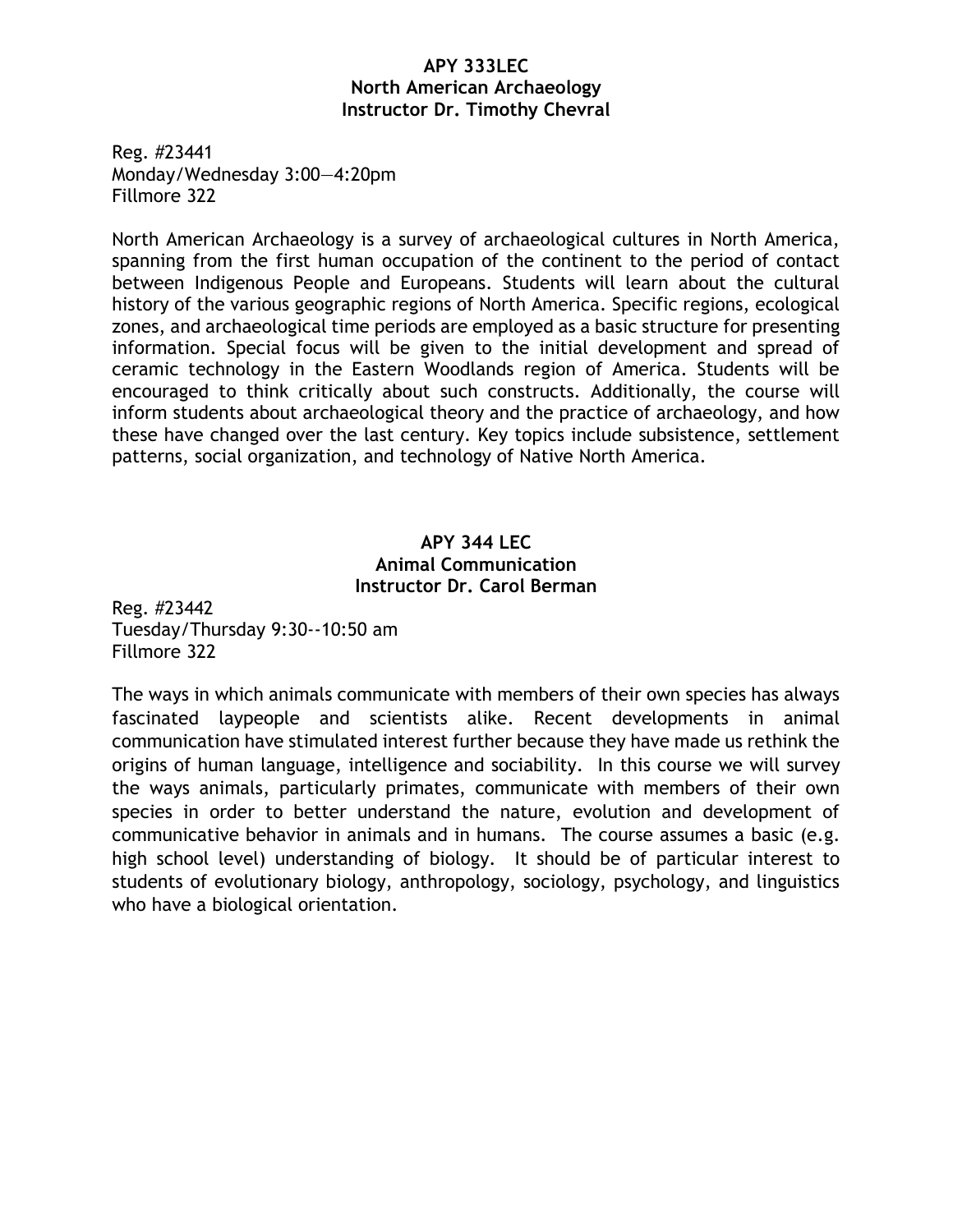### **APY 348LEC Forensic Anthropology Osteology Instructor Dr. Joyce Sirianni**

Reg. #17211 Monday 4:00--6:40 pm

Covers fundamentals of human skeletal anatomy through lecture, demonstration, and laboratory work. Considers procedures and applications in contemporary and historical human biology and in archaeology, stressing both technical approach and theoretical application. This lecture and laboratory course demonstrates the fundamentals of human skeletal biology and anatomy. Stresses procedures and applications used in evaluating archaeological and contemporary human populations. Considers forensic applications.

## **APY402SEM Modern Europe: Anthropological Perspectives Instructor Dr. Deborah Reed-Danahay**

Reg. #23443 Tuesday/Thursday 9:30—10:50am Fillmore 354

The Anthropology of Europe is a relatively new field in sociocultural anthropology, but is a growing area for research among anthropologists and has become well established during the past 30 years. We will consider "Europe" as both an object of study and a setting in which to conduct ethnographic research. A major focus will be the ways in which The European Union shapes and responds to contemporary European society and culture. We will examine the broad question of what it means to be European (and also French, English, Spanish, etc.) in the contemporary world, through an exploration both institutions and the everyday lives and experiences of people living in Europe (including new immigrants). Course materials will include ethnographies, memoirs, and films.

#### **APY410SEM Europe Today Instructor Dr. Deborah Reed-Danahay**

Reg. #22340 Wednesday 9:30—12:10pm Baldy 121

## *Honors Seminar*

What do France, Slovenia, Italy, and Denmark have in common? They are all in the European Union. But what exactly is the EU and what role does it play in the lives of people who are citizens of EU countries? In this course, students will learn about the history of the EU, its institutions, and the challenges it currently faces (such as those related to the economy and immigration). We will read both overviews of the EU and studies of everyday life among its citizens. Students will have the opportunity to do projects on topics of their choice related to the EU. The material in this course should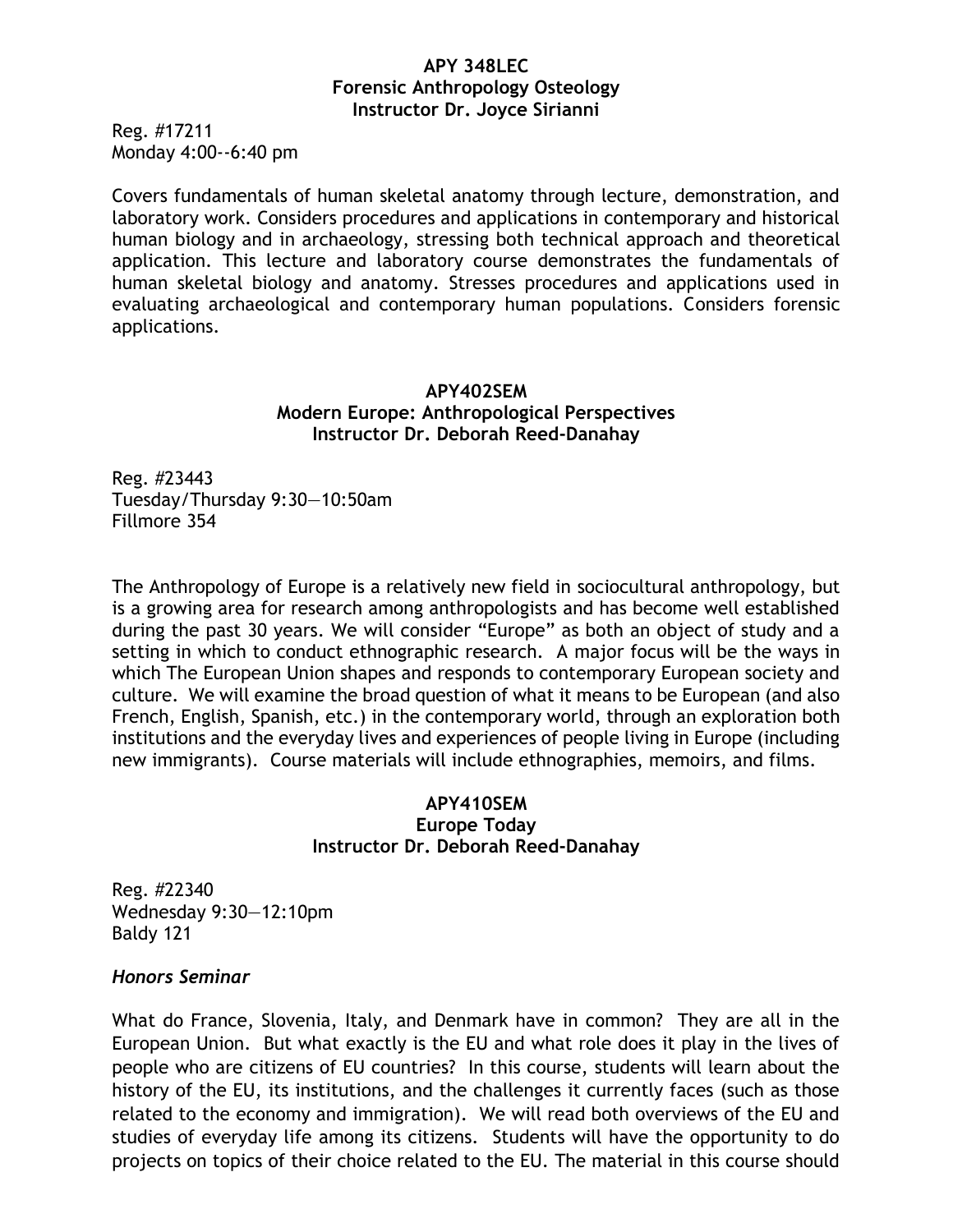be of interest to students from different majors who may be natives of, may travel to, or may someday work in, Europe.

#### **APY 427LEC Comparative Urbanism Instructor Dr. Warren Barbour**

Reg. #23445 Wednesday 9:30—12:10pm Fillmore 354

Considers the origin of the city, starting with Mesopotamia. Defines urban and civilization, examines the urban environment, and compares the archaeological city to the modern city.

### **APY 437LEC Celt, Anglo-Saxon, Viking Instructor Dr. Timothy Chevral**

Reg. #23446 Thursday 12:30—3:10pm Fillmore 354

Celts, Anglo-Saxons and Vikings: these names evoke many colorful ideas and legendary images, but who were these peoples and what do we really know about them? This course explores over two millennia of dynamic times in Europe. Celtic peoples can be traced to the late Bronze Age and have left us spectacular archaeological remains: gold, silver and bronze works of art, fantastically rich burials and monuments, trade with the Greeks, then Romans. Anglo-Saxon cultures that existed from around AD 400 to 1000 were once thought of as constituting a dark age, but this period is now known to have been a dynamic time, seeing the rise and fall of states, economic expansion, innovative trade and manufacturing traditions, and religious transformation, when Christianity spread and mingled with pre-Christian beliefs. At the same time, pre-Viking and Viking cultures were developing in Scandinavia, bursting upon the world at around AD 800. Often imagined as bloodthirsty raiders, Vikings were also master craftspeople, traders, explorers, and built their own state-level societies at home as they colonized abroad.

Topics will include the rise of chiefdoms and states and their political economies, technology, trade and cultural contact, plus social structure and ideology, aesthetic expression, and religious beliefs. Readings will include case studies of archaeological investigations and ethnohistoric documents. Another aspect of the course will be to teach you how archaeologists study the past, and how they determine the  $3$ real story $2$ as opposed to popular but erroneous conceptions.

In the final part of the course, we will examine current myths and stereotypes about these cultures, and their role in modern national and ethnic identity construction. Various nationalist movements, political ideologies, and even reconstituted religious traditions have appropriated these cultures for their own purposes. We will examine the roots of this trend and its impact on the modern world.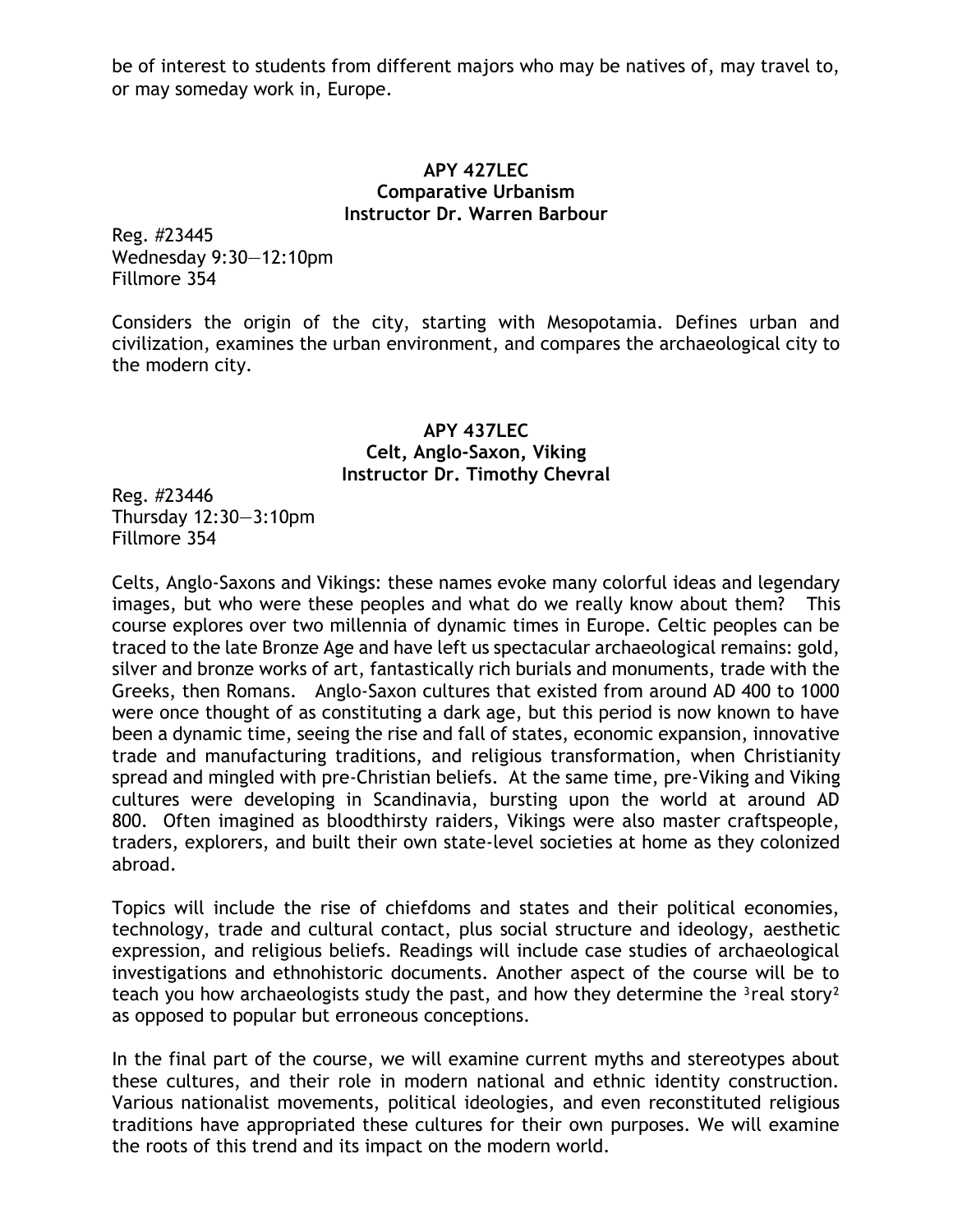## **APY 448SEM Human Genetics-Legal Ethics Instructor Dr. Christine Duggleby**

Reg. #23447 Wednesday 12:00—2:40pm Spaulding Quad 158

Recent advances in genetic technology have presented the scientific and lay community with ethical and legal problems, yet to be resolved. The objective of this course is to provide an opportunity for informed discussions of such issues relating to contemporary human/medical issues.

# **APY 494SEM Senior Seminar: Evolution Hominin Behavior-Paleo Instructor Dr. Stephen Lycett**

Reg. #22464 Tuesday/Thursday 5:00pm-6:20pm Baldy 112

The "Paleolithic" covers the timeframe from when our ancestors first began to manufacture stone tools in Africa (c. 2.6 million years ago) through the point at which the last glacial period ended (i.e. up to the beginning of the Holocene). This course explores the evidence for changing patterns of hominin behavior during this phase in our evolution. We will consider the major sites and material evidence that is used in current debates. We will evaluate the factors that might shape patterns in the distribution and form of Paleolithic data. Critical thought will also be given to the use of behavior models drawn from primatology as well as anthropology in the study of fossil hominin behavior. Key sites and case studies will be discussed, tracking the dispersal of hominins across the globe and of key behavioral innovations.

## **APY 494SEM**

# **Senior Seminar: Anthropological Approaches to Contemporary Issues Instructor Dr. Phillips Stevens**

Reg. #23456 Monday/Wednesday 9:00am—10:30am Fillmore 352

Does Anthropology have anything to say about the gender and sexuality issues raised by Bruce Jenner's recent public disclosures?

Does the current Supreme Court consideration of same-sex marriage have any implications for Anthropology?

Does the rioting, vandalism, and looting in Baltimore have any meaning for us as Anthropologists?

Is there any Anthropological theory we can apply to understand the behavior of ISIS, and its appeal to young Muslims?